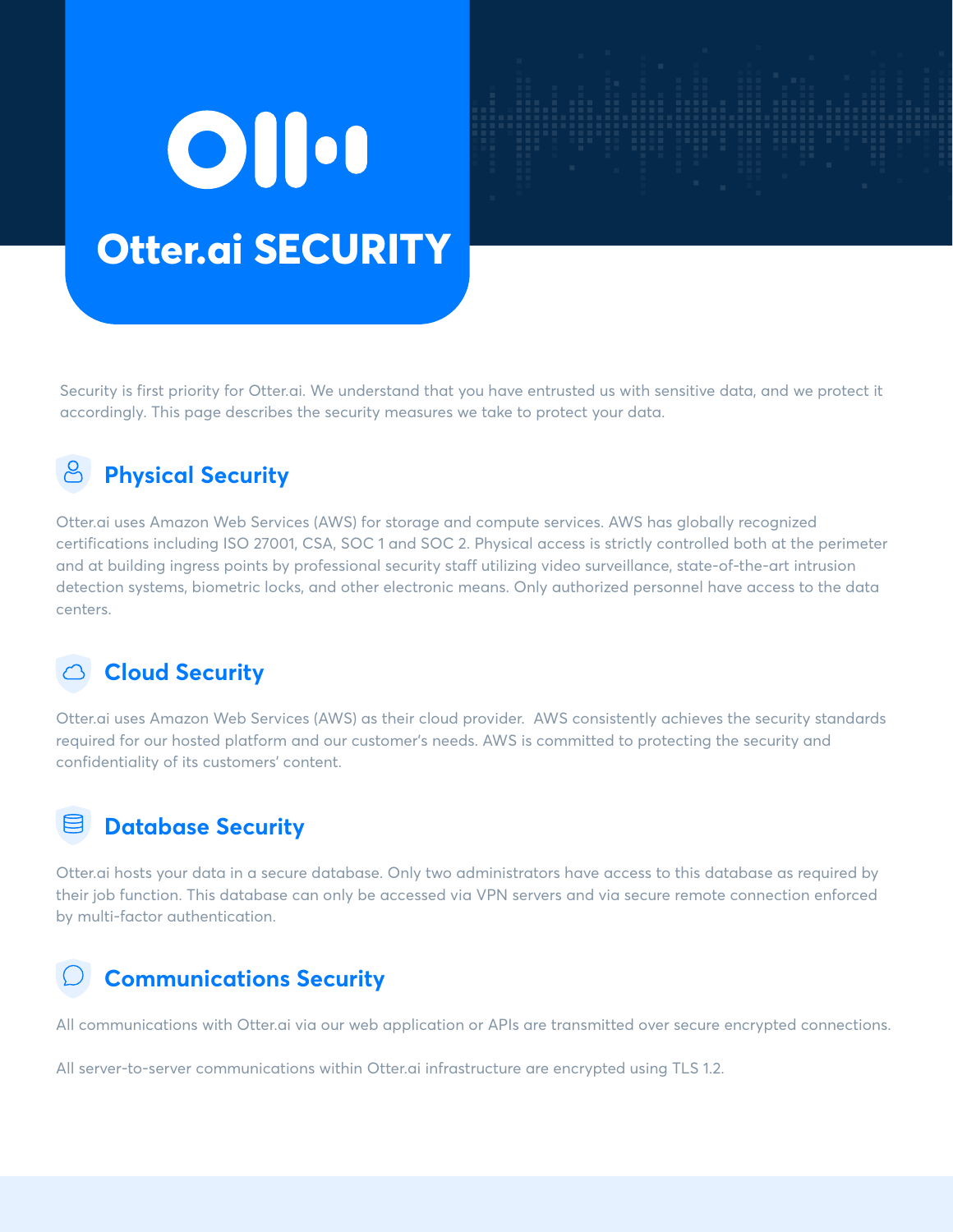# OII.

# **Perimeter Security**

To block unauthorized system access we utilize firewall controls available natively via our cloud provider, Amazon Web Services.

### **Data Security and Backups**

We use Amazon Simple Storage Service (S3) for backups. All data is written to multiple disks instantly across our US-based AWS datacenter. Additionally, this data is encrypted at rest with (AES) 256.

#### **Business Continuity & Disaster Recovery**  $\widehat{d}$

Otter.ai services are highly available and fault-tolerant, providing resiliency against a multitude of adverse impacting events. Otter services are hosted on Amazon Web Services (AWS) and are designed using clustered services, allowing us to provide you with assurance that our services will be available when you need them.

# **FAQ's**

#### **Can we get our data out of your service?**

Upon cancellation of our services, you may request a return of Customer Personal Data up to 90 days after termination of the Terms outlined in the Data Processing Attachment listed in the Appendix of our Terms of Service. If requested, we can provide information assets and user company data (recordings, transcripts).

#### **How do you protect your services from external attacks?**

We have implemented information security best practices to protect our services. We mitigate unauthorized access, conduct logging and monitoring, and manage vulnerabilities. These protective measures are audited by external firms.

#### **Is our data backed up? How often?**

Your data is fully backed up using automation.

#### **How can I report incidents?**

We encourage users to report incidents to support@otter.ai.